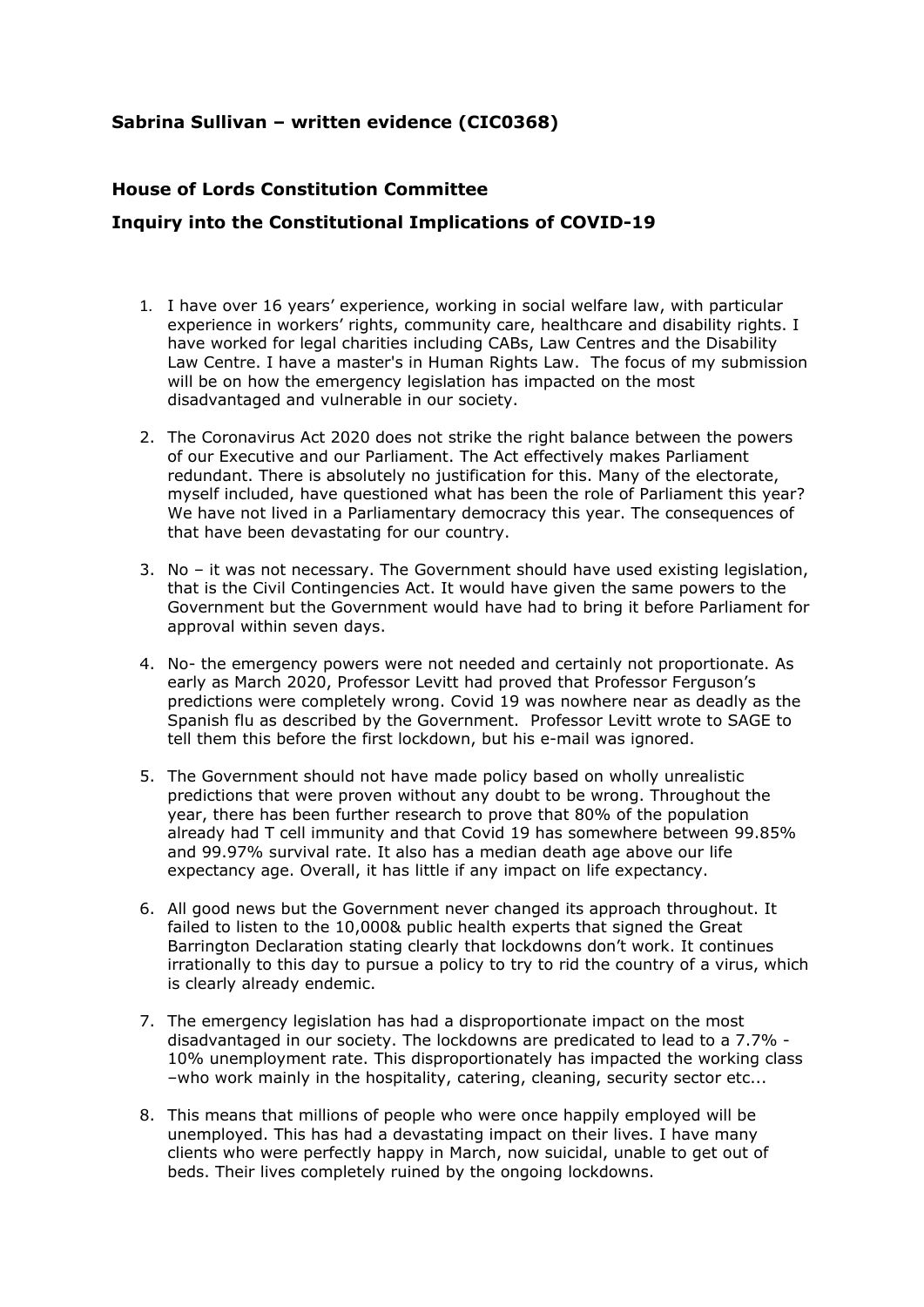- 9. The emergency legislation has had a severe disadvantage on people with disabilities. The mandating of masks has had a devastating impact. It was shocking to me that despite 0 scientific evidence to support mandating masks and indeed after Prof Jenny Harris told us that masks could lead to an increase in spreading the virus, the Government decided to introduce draconian legislation mandating their use, in anyway.
- 10. Wearing a mask, particularly for long periods of time as workers and students must do is harmful to both their physical and mental health. It is inhumane and degrading. It has had the most devastating impact on the lives of people with disabilities. I'll provide a few examples in para 11- 13 to illustrate this point.
- 11.Ben is 11 years old and has mild autism. He went to his local primary school and was looking forward to going to his local secondary school with his friends this year. However, when he was told he must wear a mask, it proved too difficult and he became very distressed. Therefore, he was given an exemption but put into an isolation room away from his classmates. He felt humiliated. He became very depressed, has since left school and is on anti-depressants.
- 12.Rose is 13 years old. She has asthma. She loved school and was eager to return to school this year. However, Rose was forced to wear a mask. She had problems breathing so she moved the mask so that she could get some air. Her teacher shouted at her to wear it properly. She wore the mask all day but when she got home, she had a severe asthma attack. She was rushed to hospital. She has been off school for months. Her mum says that she has gone from being the happiest girl in the world to the saddest.
- 13.Kellie, aged 54 has had lung disease all her life. She can't wear a mask because she has difficulty breathing wearing one. John aged 44, who suffers from panic attacks can't wear one as it causes an attack. Both have been refused entry to shops. They have had buses refuse to let them on. Both have had people shout at them and have even been physically threatened. Both are afraid to go out anymore.
- 14. The Government's sole focus on Covid, which is responsible for a tiny % of deaths in the UK is wholly disproportionate. Cancer kills 1/3 people, yet the Government shut down cancer services to focus on Covid, meaning that many people will die from cancer as a result. Heart disease kills 1/3 also. Stress aggravates heart disease, yet the Government shut down gyms and has caused severe stress by making many people unemployed.
- 15. Although all deaths are tragic, however nothing is worse than a young child losing a parent. As a consequence of the lockdowns, my client Kellie lost her life to breast cancer. She left her young daughter Chloe behind. Chloe recently celebrated her 7th birthday without her mummy. My client Paul is dying from throat cancer and will leave two young sons- Daniel, 6 and Conor, 4 behind. Paul is unlikely to survive to Christmas.
- 16. It is reported that suicides are at an alarming rate. The Government has caused an enormous amount of unnecessary fear & anxiety in the country by funding nonstop scaremongering campaigns to terrorise the nation. Further, pushing people into unemployment and poverty has a devastating impact on their mental health and the Government has not given any (or adequate) consideration to that. Many people, particularly young men have taken their lives.
- 17. The emergency legislation has also had a severe impact on the human rights of those in care homes. In refusing the elderly the right to see their families or go